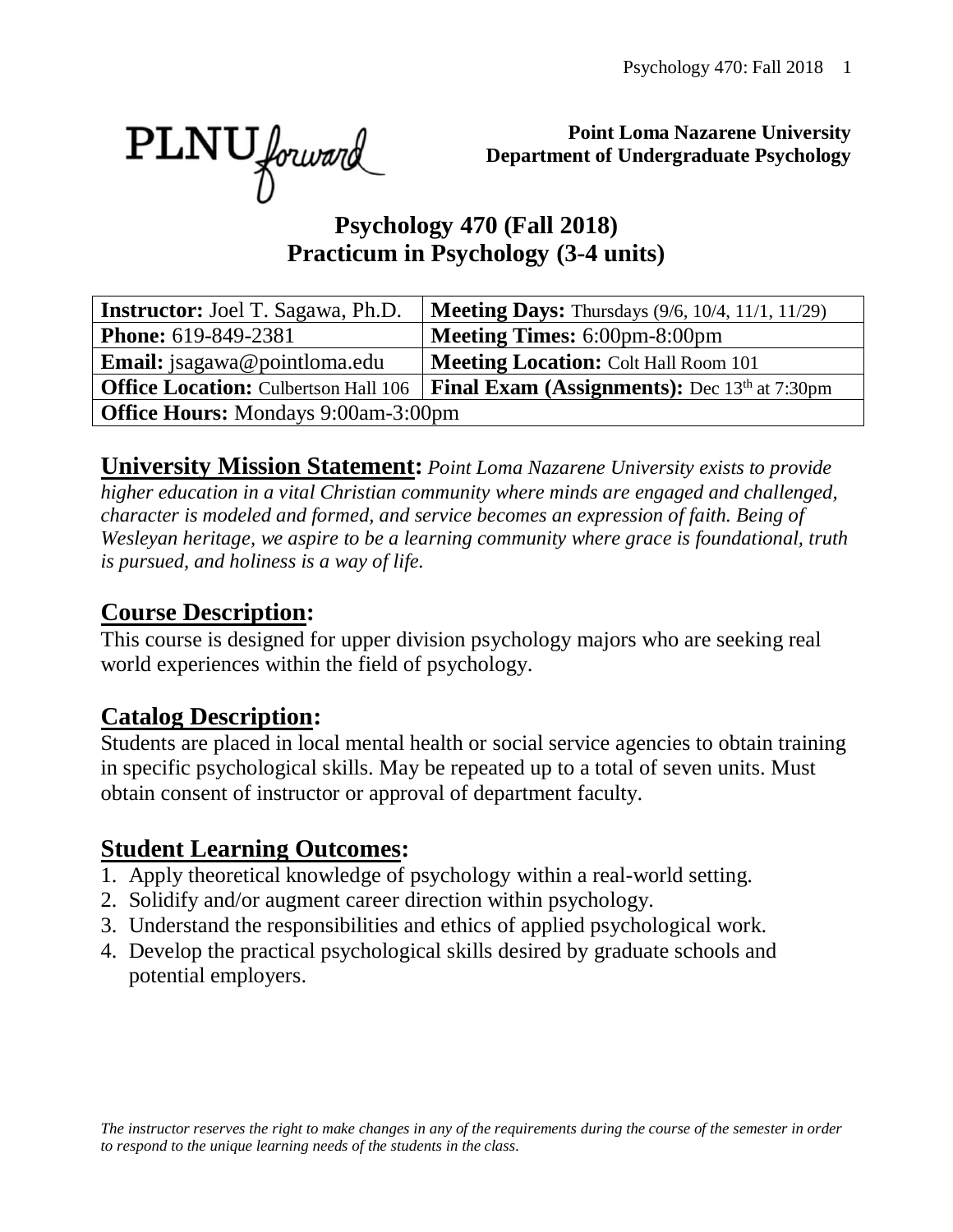## **Course Requirements:**

- 1. *Fieldwork Meetings*: Students are required to attend all fieldwork meetings in order to receive full credit for this course. The purpose of these meetings is to provide students the opportunity to learn from one another regarding their various field placements and to gain support if needed.
- 2. *Reflection Journal and Fieldwork Hours Log*: Students are required to keep a weekly log of their fieldwork hours throughout the semester. In addition, students are required to take 5-10 minutes each week to reflect and document 1-2 basic insights gained while at their fieldwork placement. All fieldwork hours need to be completed between the first week of the semester and the final week of the semester. Exceptions (e.g., starting earlier or ending later) need to be approved by the instructor. The hour requirement for this course is variable and based on number of registered units. Detailed information on hour requirement per number of registered units is listed below:
	- 3 units  $= 150$  hours/semester (average 10 hours/week at the agency)
	- 4 units  $= 200$  hours/semester (average 14 hours/week at the agency)
- 3. *Beginning of Semester Reflection Paper*: Students are asked to complete an initial reflection paper regarding their professional goals while at their site placement and any concerns/challenges they are having at their site placement.
- 4. *Site Report*: Students are required to complete a site report in order to prepare for future graduate school and/or employment interviews. In addition, site reports are designed as a preparation tool for our mid-semester fieldwork meeting in which students are asked to share their site experiences with their peers for enhanced learning.
- 5. *Summative Reflection Paper*: Students are asked to complete a summative reflection paper demonstrating what they have learned about themselves, others, and the field of psychology.
- 6. *Fieldwork Agreement (Undergraduate Fieldwork Studies in Psychology Agreement)*: Students are required submit a signed fieldwork agreement by the second week of semester in order to receive full credit for this course. If students do not turn in a fieldwork agreement by this date, students may be required to drop this class in order to avoid a failing grade.
- 7. *Mid*-*Semester Student Evaluation (Agency Evaluation of Student)*: Students are required to obtain a mid-semester evaluation of their performance from their site supervisor before attending the mid-semester meeting. Failure to obtain a mid-semester evaluation may result in the student being dropped from the course.
- 8. *Final Student Evaluation (Agency Evaluation of Student)*: Students are required to obtain a final evaluation from their site supervisor before the final week of the semester.
- 9. *Final Site Evaluation (Student Evaluation of Agency)*: Students are also required to complete their final evaluation of their site by before the final week of the semester.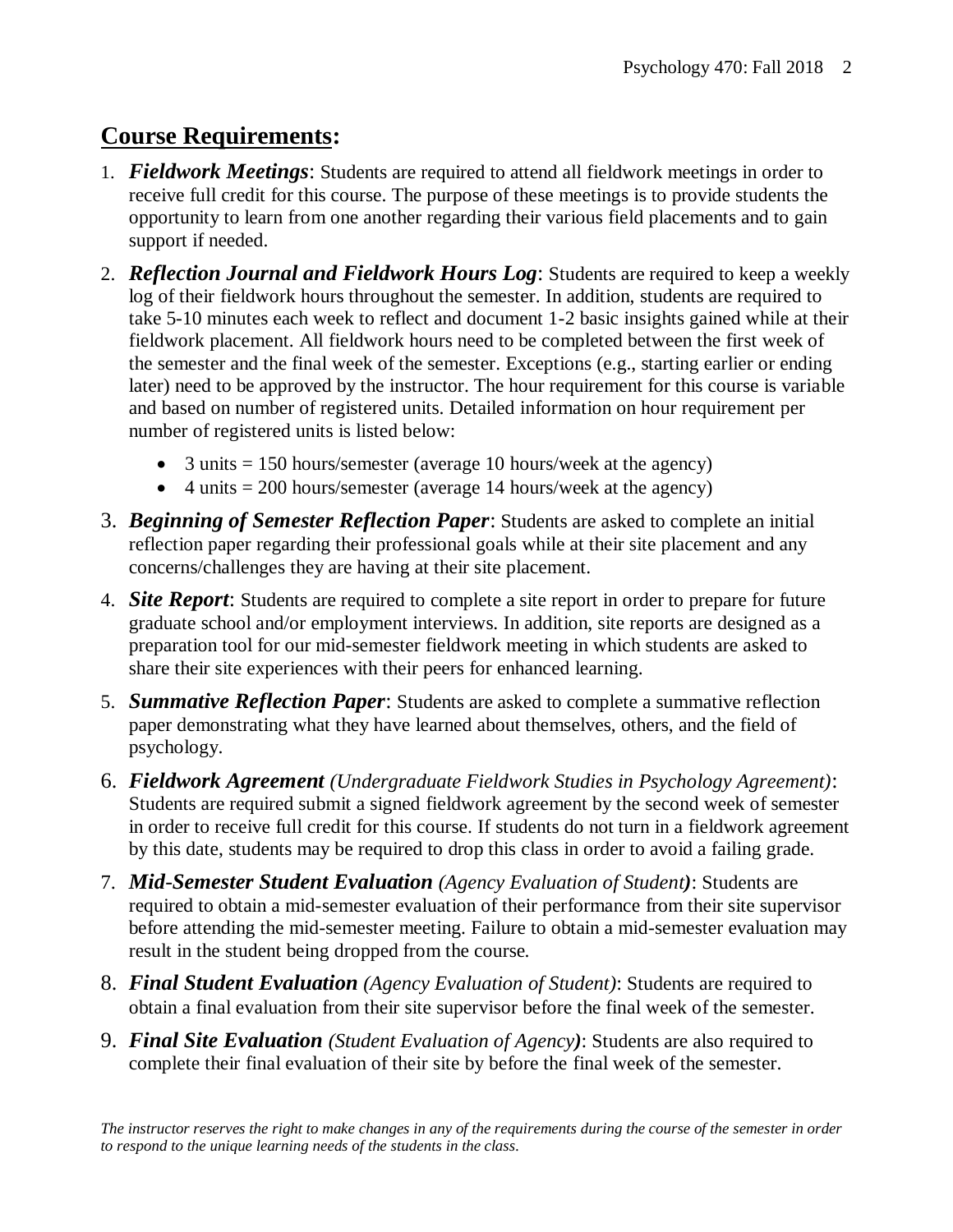## **Grading:**

Grading for this course is *credit/no credit* (i.e., pass/fail). In order to receive credit for this course, you will need to *attend all fieldwork meetings* and *receive a passing grade* on the following assignments:

#### **Assignments Forms**

- Beginning of Semester Reflection Paper Fieldwork Agreement
- 
- 
- Weekly Hours Log and Reflection Journal Final Student Evaluation of Agency
- 
- 
- Site Report Mid-Semester Agency Evaluation of Student
- Summative Reflection Paper Final Agency Evaluation of Student
	-

## **Course Policies:**

1*. Fieldwork Hours:* The hour requirement for this course is variable and based on the number of registered units. Each unit requires 50 hours of work. Detailed information on hour requirement per number of registered units is listed below:

- **3 units = 150 hours/semester (average 10 hours/week at agency)**
- **4 units = 200 hours/semester (average 14 hours/week at agency)**

2. *Credit/No Credit Policy*: Students will receive credit only for the semester in which the work is performed. Past employment or volunteer work may not be used for retroactive credit. Students will not receive credit for the course under the following circumstances:

- Failure to attend any meetings without prior permission from the instructor.
- Failure to complete required internship hours.
- Failure to complete required assignments.
- Failure to complete required evaluations.

3. *Late Assignments:* All assignments must be completed within the semester that the student is registered for the course. If any of your assignments are late, you run the risk of being dropped from the course.

4. *In Progress (IP):* Students may be given an incomplete in this course in the event of an unusual situation where the completion of the field work hours is beyond the control of the student. 5. *Ethical Violations:* Anyone found cheating, plagiarizing, or any other form of academic dishonesty, will be given No Credit for the assignment and in most cases No Credit for the course. Please refer to the PLNU university catalog for a full description of the campus policy.

6. *Special Academic Accommodations:* Any student in this course who has a disability that might prevent them from fully demonstrating their abilities should meet with an advisor in the Disability Resource Center within the first two weeks of class to initiate disability verification and discuss accommodation that may be necessary to ensure full participation in the successful completion of course requirements. The Disability Resource Center can be contacted by phone at 619-849-2486 or by e-mail at [DRC@pointloma.edu.](mailto:DRC@pointloma.edu)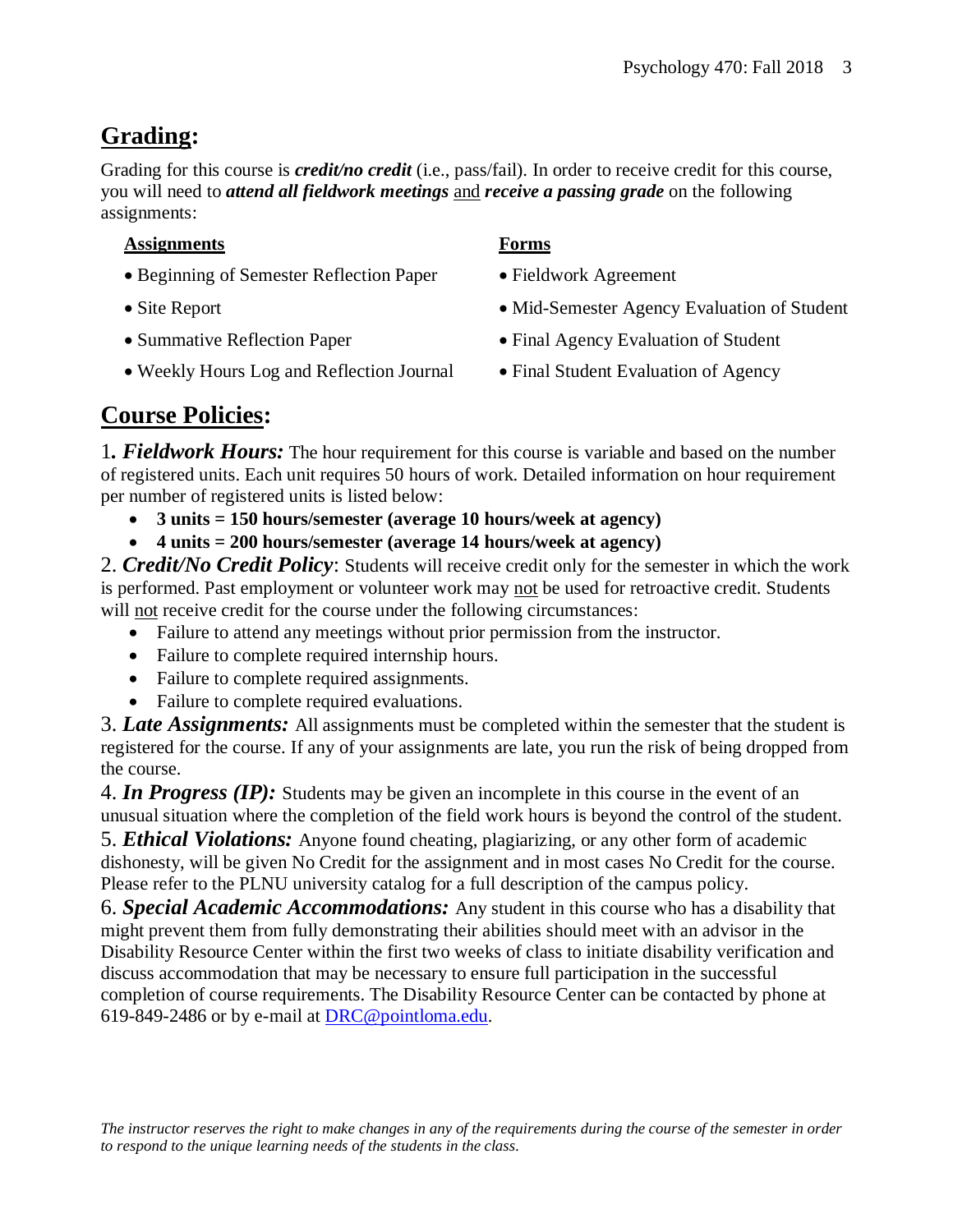## **University Policies:**

1. *Educational Goals*: An internship or practicum must be part of an approved major or concentration within an academic department. Students must meet all prerequisites before participating. Each academic department offering internships or practicums for academic credit will clearly define the educational goals for these programs in written form. Learning objectives/career goals for the student and specific expectations from the internship or practicum site must stem from these educational goals.

2. *Locations*: Internship and practicum locations must be selected in collaboration with the department and appropriate faculty supervisor. Supervisor may call or visit site. Educational goals and accompanying expectations of the student must be agreed upon by the agency or business in order for it to quality as an approved site. When needed, legal rights and liabilities of the student of the site and of the University will be clearly stated and agreed to in writing before the beginning of the experience.

3. *Remuneration*: Traditionally PLNU academic internships and practicum assignments have not been paid positions. It was believed that the agency in which the student was placed was not to be considered the employer, but it was to serve as a partner in an educational experience for preprofessionals. As workplace policies have changed and liability concerns have arisen, the paid internship model has become common practice. If an internship includes payment for services (i.e., minimum wage, etc.), this must be stated in writing by the agency or business providing the paid internship. These conditions must be approved by the supervising academic department prior to the first day of the internship experience. Students may not use current employment locations to count for credit unless the workplace also qualifies under the previously stated PLNU educational policies, and a specific assignment is agreed upon. This determination must be made in consultation with the faculty supervisor. Past employment or volunteer work may not be used for retroactive credit. It remains the goal that agencies and businesses will be located by the academic departments and will participate with the University to provide valuable educational experiences, whether paid positions or not. Non-paid experiences can be mutually beneficial to both the sponsoring agency and the student, particularly if they are less encumbered by profit expectations. Students should be encouraged by faculty supervisors to pursue non-paid experiences with equal enthusiasm as with paid positions.

## **Steps to Securing Your Internship with an Approved Site for PSY470**

- 1. Complete and submit Application for Psychology Fieldwork form.
- 2. Meet with Prof. Sagawa to discussion potential options for placement.
- 3. Begin the application process with an approved site.
- 4. Register for PSY470 online during open registration.

5. Complete the interview and orientation process with your site including any necessary background checks, immunizations, orientation meetings, and/or interviews.

6. Meet with your supervisor and complete the Fieldwork Agreement form.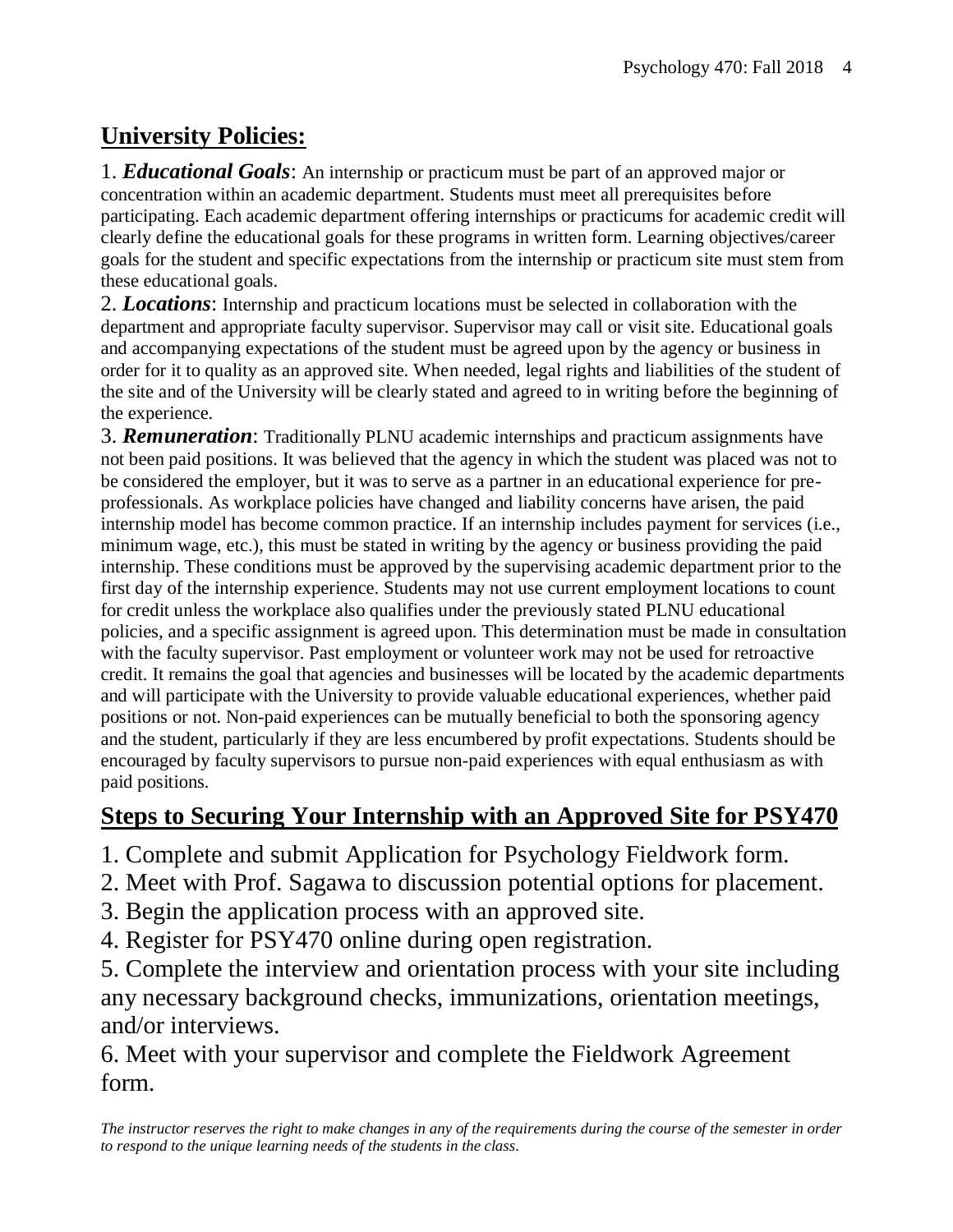## **Steps to Securing Your Internship with a New Site for PSY470**

- 1. Complete Application for Psychology Field Work.
- 2. Meet with Prof. Sagawa to discuss potential options for placement.
- 3. Register for PSY470 online during open registration.
- 4. Meet with the Office of Strengths and Vocation to explore options.
- 6. Join Prof. Sagawa to visit the new site.

7. Complete interview and orientation process with your site including any necessary background checks, immunizations, orientation meetings, and/or interviews.

8. Meet with your supervisor and complete the Fieldwork Agreement form.

## **Final Examination Policy:**

Successful completion of this class requires submitting all final forms which are considered part of final examination. The [Final Exam Schedule](http://www.pointloma.edu/experience/academics/class-schedules) is available online.

## **Attendance and Participation Policy:**

Regular and punctual attendance at all classes is considered essential to optimum academic achievement. Faculty members may file a written report which may result in de-enrollment in the event that a student is absent for more than 10 percent of class meetings. If the absences exceed 20 percent, students may be de-enrolled without notice until the university drop date or, after that date, receive the appropriate grade for their work and participation. A complete description of the [PLNU Attendance and](http://catalog.pointloma.edu/content.php?catoid=18&navoid=1278#Class_Attendance)  [Participation Policy](http://catalog.pointloma.edu/content.php?catoid=18&navoid=1278#Class_Attendance) can be found online.

## **Course Credit Hour Information:**

Following the [PLNU Credit Hour Policy,](http://catalog.pointloma.edu/content.php?catoid=18&navoid=1278#Credit_Hour_Definition) to meet the identified student learning outcomes of this course, the expectations are that a 3 unit course, delivered over a 15 week semester will approximate 3 hours/week classroom or direct faculty instruction. In addition, out of class student work will approximate a minimum of 6 hours each week. Specific details about how the class meets the credit hour requirement can be provided upon request.

## **Copyright Policy:**

Point Loma Nazarene University, as a non-profit educational institution, is entitled by law to use materials protected by US Copyright Act for classroom education. Any use of those materials outside of the class may violate the law. More information on the [PLNU Copyright Policy](http://libguides.pointloma.edu/content.php?pid=203591&sid=1700398) can be found online.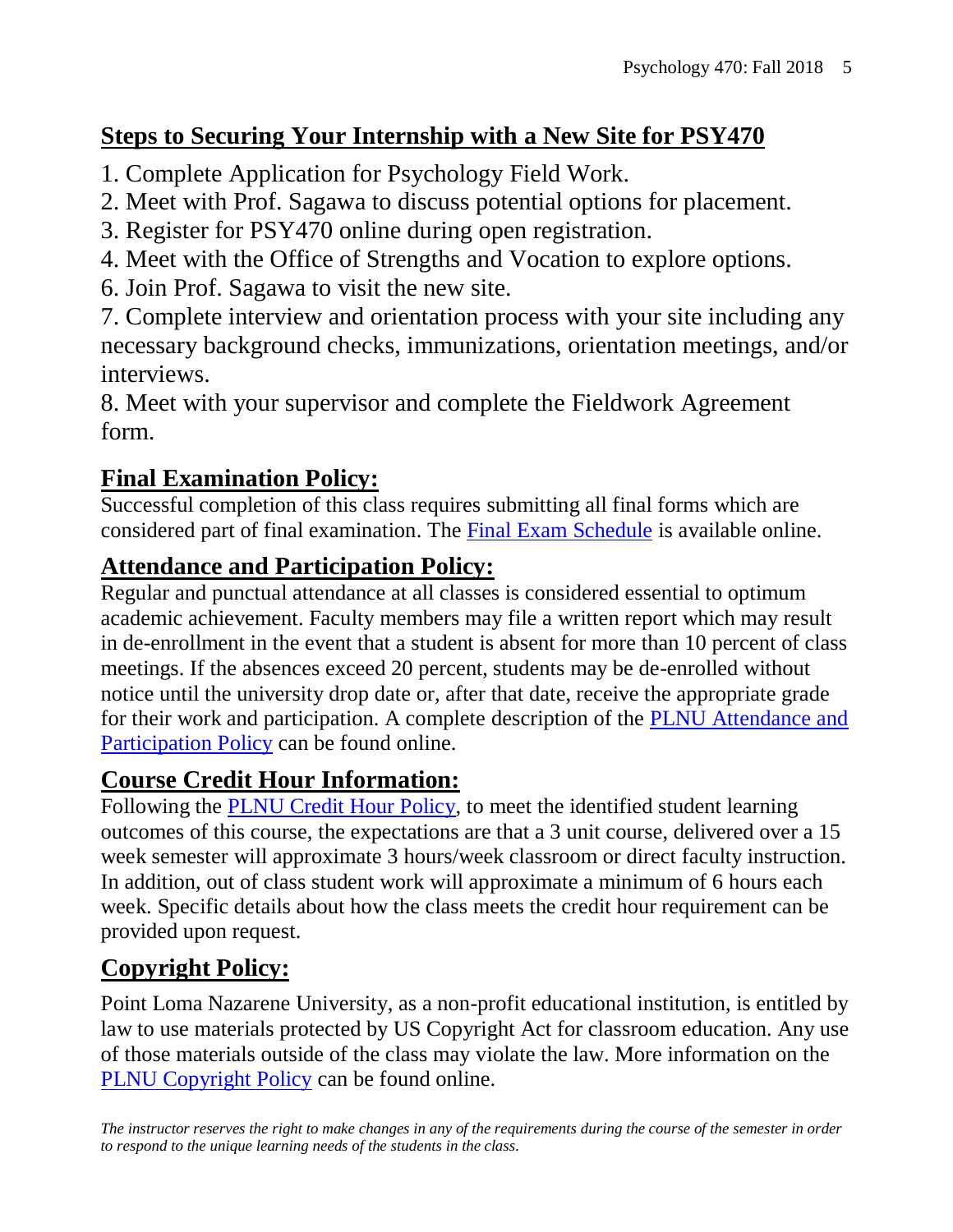### **Academic Integrity and Dishonesty Policy:**

Academic dishonesty is the act of presenting information, ideas, and/or concepts as one's own when in reality they are the results of another person's creativity and effort. A faculty member who believes a situation involving academic dishonesty has been detected may assign a failing grade for that assignment or examination, or, depending on the seriousness of the offense, for the course. Faculty will follow and students may appeal using the procedures in the University Catalog. A complete copy of the [Academic Honesty Policy](http://catalog.pointloma.edu/content.php?catoid=18&navoid=1278#Academic_Honesty) is available online.

## **FERPA Policy:**

In compliance with federal law, neither your PLNU student ID nor your social security number will be used in publically posted grades or returned sets of assignments without your written permission. In addition, in compliance with [FERPA](http://catalog.pointloma.edu/content.php?catoid=18&navoid=1278#Education_Records__FERPA__and_Directory_Information)  [policy,](http://catalog.pointloma.edu/content.php?catoid=18&navoid=1278#Education_Records__FERPA__and_Directory_Information) you will be the only person given information about your progress in this class unless you have designated others to receive it in the "Information Release" section of the student portal.

#### **Academic Accommodations:**

Any student in this course who has a disability that might prevent him or her from fully demonstrating his or her abilities should meet with an advisor in the [Disability](http://www.pointloma.edu/experience/offices/administrative-offices/academic-advising-office/disability-resource-center)  [Resource Center](http://www.pointloma.edu/experience/offices/administrative-offices/academic-advising-office/disability-resource-center) within the first two weeks of class to initiate disability verification and discuss accommodation that may be necessary to ensure full participation in the successful completion of course requirements. The [Disability Resource Center](http://www.pointloma.edu/experience/offices/administrative-offices/academic-advising-office/disability-resource-center) can be contacted by phone at 619-849-2486 or by e-mail at [DRC@pointloma.edu.](mailto:DRC@pointloma.edu) Students may find additional support through other campus offices as well including the [Office](https://www.pointloma.edu/offices/spiritual-development)  [of Spiritual Development,](https://www.pointloma.edu/offices/spiritual-development) the [Tutorial Center,](https://www.pointloma.edu/offices/tutorial-services) and/or the [Wellness Center.](https://www.pointloma.edu/offices/wellness-center)

#### **Use of Library:**

This course may require students to complete course assignments using resources available from the University Libraries. [Research Guides](http://libguides.pointloma.edu/ResearchGuides) and assistance for this course are available online.

## **Information Literacy**

Information literacy is defined as "a set of abilities requiring individuals to recognize when information is needed and have the ability to locate, evaluate, and use effectively the needed information" (American Library Association, 1989). In this course, teaching and learning processes will employ the following information literacy standards, as endorsed by the American Association for Higher Education (1999), the Association of College and Research Libraries (2000), and the Council of Independent Colleges (2004). The students in this course will: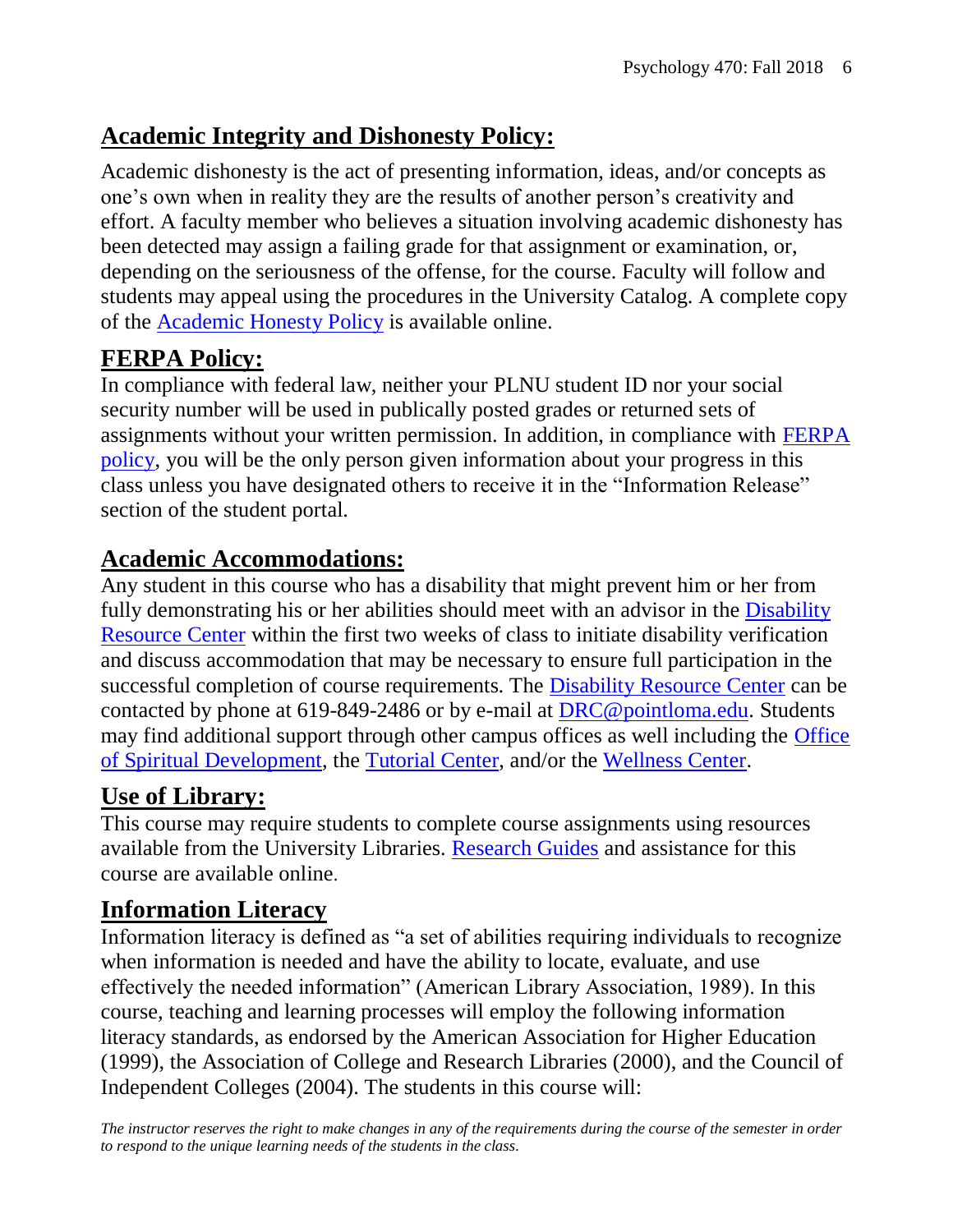- 1. Determine the nature and extent of the information needed.
- 2. Access needed information effectively and efficiently.
- 3. Evaluate information and its sources critically and incorporates selected information into his or her knowledge base and value system.
- 4. Individually or as a member of a group, use information effectively to accomplish a specific purpose.
- 5. Understand many of the economic, legal, and social issues surrounding the use of information and accesses and uses information ethically and legally.

#### **Psychology 470 Tentative Schedule**

Beginning of Semester Meeting (September 6<sup>th</sup>) *Assignment Due: Fieldwork Agreement*

Indivdual Meetings with Professor (October  $4<sup>th</sup>$ ) *Assignment Due: Beginning of Semester Reflection Paper*

Mid-Semester Meeting (November 1<sup>st</sup>)

*Assignment Due: Site Report Assignment Due: Agency Evaluation of Student (Mid-Semester)*

Final Meeting (November 29<sup>th</sup>) *Assignment Due: Summative Reflection Paper*

Final Evaluations and Hours Log (December 13th) *Assignment Due: Weekly Hours Log & Reflection Journal Assignment Due: Agency Evaluation of Student (Final) Assignment Due: Student Evaluation of Agency*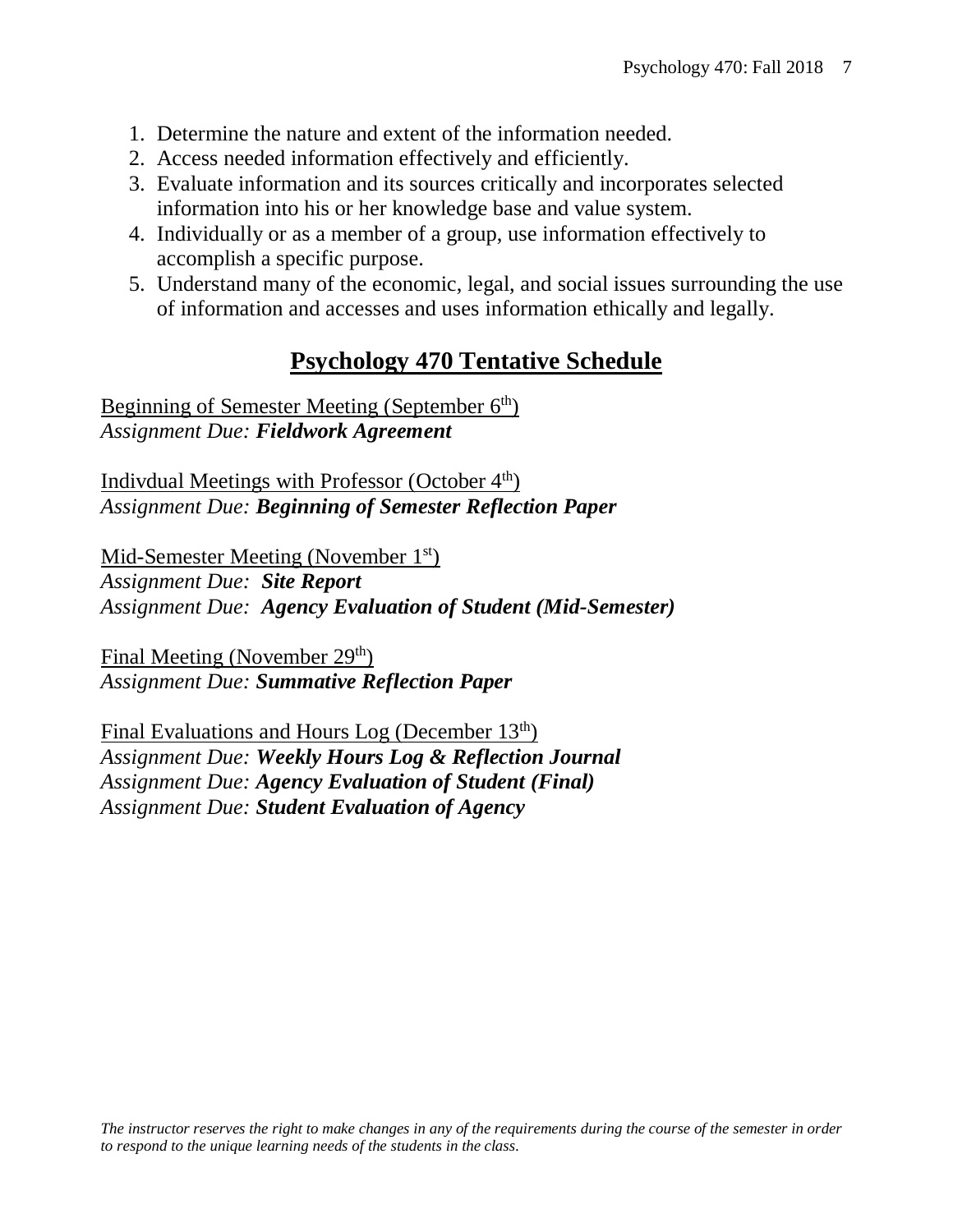#### **Fieldwork Hours Log and Reflection Journal**

Please take 5-10 minutes each week to reflect on your experience at your fieldwork placement. After reflection, please make sure to write down 1-2 insights gained about yourself, others, the field of psychology, and/or your potential fit for a career in psychology. Reflections are to be brief (i.e., no more than one sentence) and may be listed in bullet points. In addition, please remember to document your fieldwork hours on a weekly basis. All fieldwork hours need to be completed between the first week of the semester and the final week of the semester. Exceptions need to be approved by the instructor. The hour requirement for this course is based on number of registered units. Detailed information on hour requirement per registered units is listed below.

- 2 units  $= 100$  hours/semester (average 6 hours/week at the agency)
- 3 units  $= 150$  hours/semester (average 10 hours/week at the agency)
- 4 units  $= 200$  hours/semester (average 14 hours/week at the agency)

| <b>Week</b>                                                                        | <b>Hours</b>           | <b>Insights</b> |       |  |
|------------------------------------------------------------------------------------|------------------------|-----------------|-------|--|
| 1                                                                                  |                        |                 |       |  |
| $\boldsymbol{2}$                                                                   |                        |                 |       |  |
| $\mathbf{3}$                                                                       |                        |                 |       |  |
| 4                                                                                  |                        |                 |       |  |
| 5                                                                                  |                        |                 |       |  |
| 6                                                                                  |                        |                 |       |  |
| 7                                                                                  |                        |                 |       |  |
| 8                                                                                  |                        |                 |       |  |
| $\boldsymbol{9}$                                                                   |                        |                 |       |  |
| 10                                                                                 |                        |                 |       |  |
| 11                                                                                 |                        |                 |       |  |
| 12                                                                                 |                        |                 |       |  |
| 13                                                                                 |                        |                 |       |  |
| 14                                                                                 |                        |                 |       |  |
| 15                                                                                 |                        |                 |       |  |
| <b>Total</b>                                                                       |                        |                 |       |  |
| I, the undersigned, verify that all information submitted in this log is accurate. |                        |                 |       |  |
| Student's Signature:                                                               |                        |                 | Date: |  |
|                                                                                    | Supervisor's Signature |                 | Date: |  |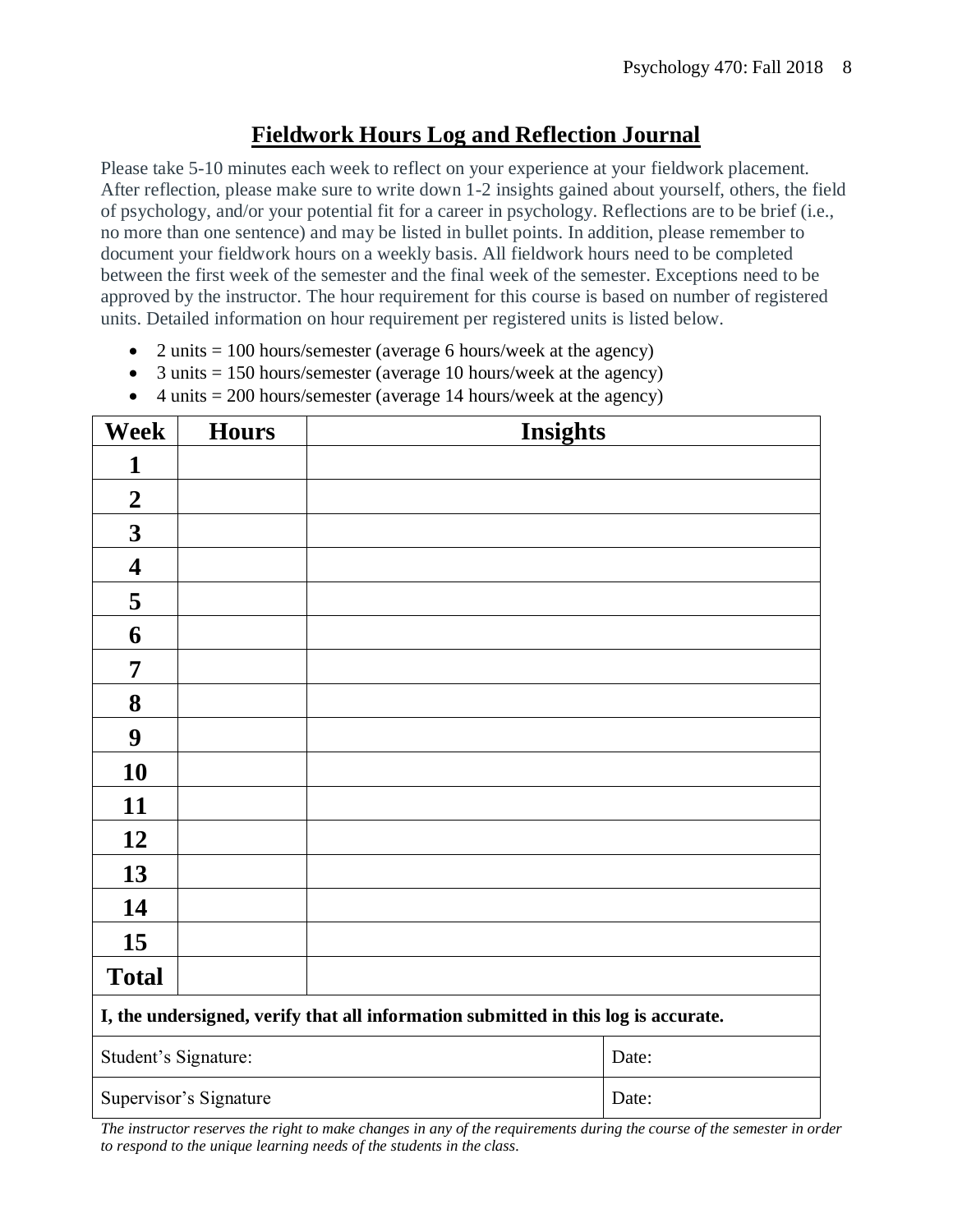#### **Beginning of Semester Reflection Paper**

Please provide a 1-2 page (250-500 word) response to the following questions:

- **Learning Experiences**: What experiences and/or learning opportunities are you hoping to get while at your placement this semester? How do you plan on advocating for yourself in order to obtain these experiences and/or learning opportunities? Learning opportunities may include but are not limited to: counseling, emotional support, behavior modification, behavioral monitoring, data collection, intake interviews, documentation, treatment planning, case management, community outreach, pitch writing, marketing services, and/or education.
- **Challenging Experiences**: What has been difficult or challenging about being at your placement so far? What are your initial concerns and/or questions with regard to being at your placement this semester? How do you plan on going about resolving these challenges or answering these questions?
- **Career Exploration**: What careers would you like to learn more about this semester while at your site placement? Who would you like to potentially conduct an informational interview with at your site? What questions would you like to ask them?

\*Note. This purpose of this assignment is to increase your awareness of your professional goals and to help you to develop a plan to enhance your learning experiences while your site placement this semester. As such, you will be asked to share your responses to these questions at your indivdual meeting with the instructor during the second month of the semester. A detailed description of the grading rubric for this assignment can be found online.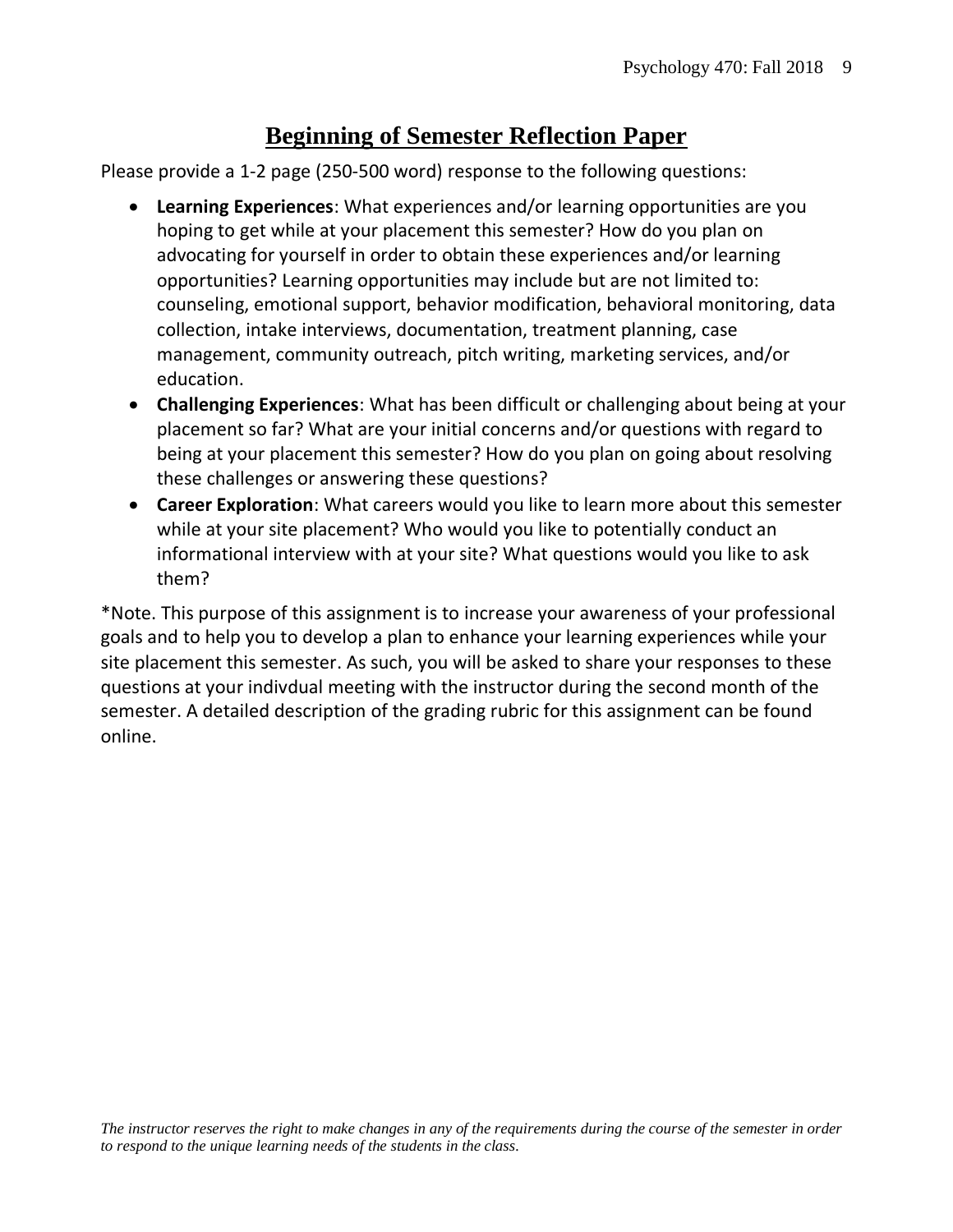#### **Site Report**

Please provide a 2-4 page (500-1000 word) description of your site placement including the following:

- **Mission**: What is the mission statement of your site placement? In cases where no mission statement has been created, please describe the overall vision for and/or goals of your site placement.
- **Demographics:** What are the demographics of the people that your site serves? Descriptions of demographics may include but are not limited to: age, gender, socioeconomic status, education level, ethnicity, and geographic location.
- **Presenting Concerns**: What are some reasons why a person might visit your site? Reasons may include but are not limited to: educational concerns, mental health issues, help with marketing, desire for leadership development, help with employee benefits, and/or health problems. Please be as specific as you can in response to this question.
- **Services**: What are the primary services that your site provides? Services provide may include but are not limited to: leadership development, marketing services, individual counseling, group counseling, art therapy, case management, training and education, emotional support, spiritual support, and/or assessment.
- **Staff Characteristics**: What are the staff characteristics of your site placement? Staff characteristics may include but are not limited to: staff education and/or degrees, staff roles and/or titles, and staff duties and/or areas of expertise.
- **Learning Opportunities**: What are the duties and/or learning opportunities/experiences are offered to fieldwork students at your agency? Learning opportunities may include but are not limited to: counseling, emotional support, behavior modification, behavioral monitoring, data collection, intake interviews, documentation, treatment planning, case management, community outreach, pitch writing, marketing services, and/or education.

\*Note. This purpose of this assignment is to help your fellow students learn more about the fieldwork experiences available to them as undergraduate students. As such, you will be asked to share your responses to these questions at our mid-semester meeting. A detailed grading rubric for this assignment can be found online.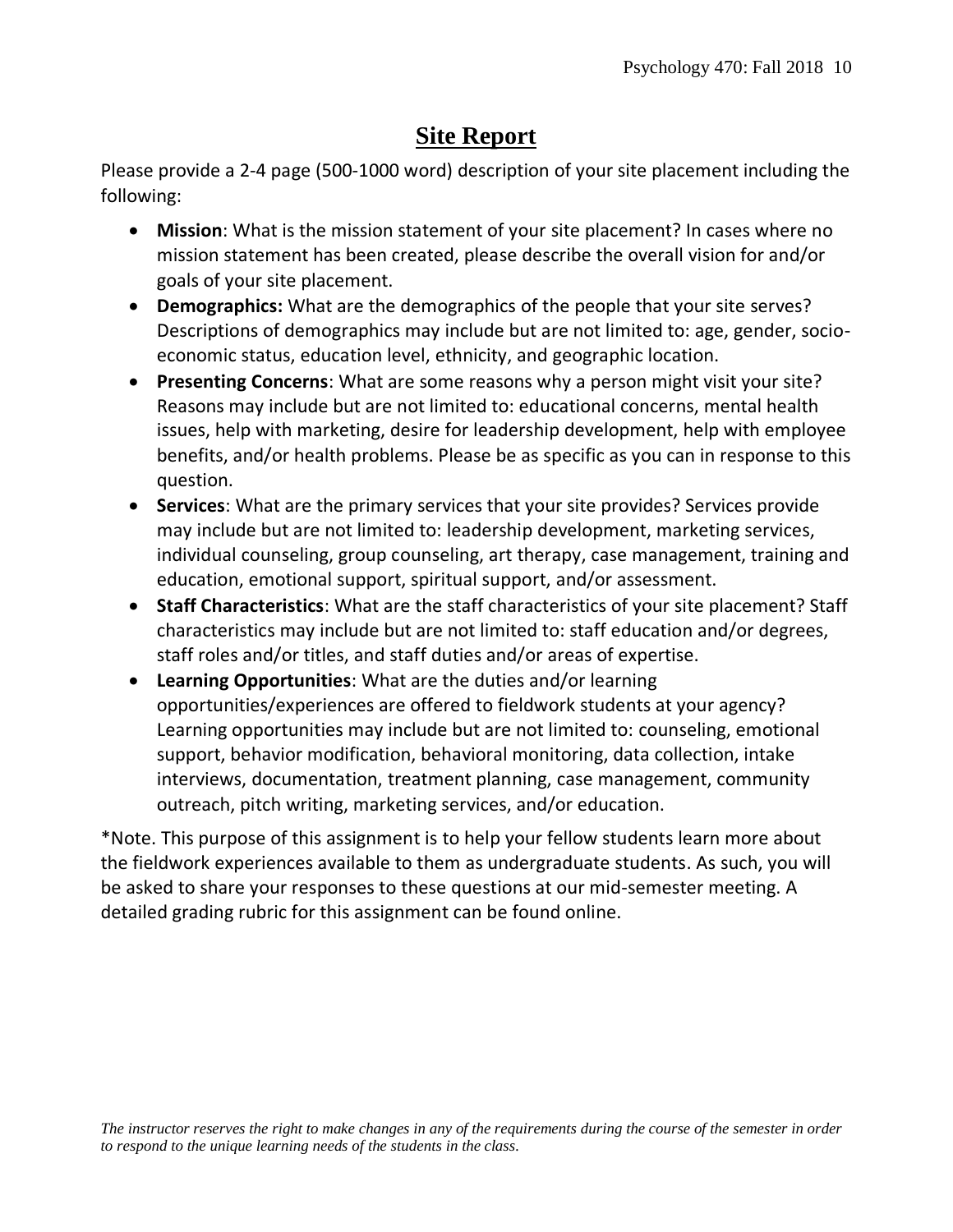### **Summative Reflection Paper**

Please provide a 2-4 page (500-1000 word) reflection regarding your site placement including the following:

1. **Rewarding Experience(s)**: What have you especially enjoyed doing while at your placement? What has been your most rewarding experience with a group, individual, client, resident, patient, and/or project at your site?

2. **Challenging Experience(s)**: What has been difficult or challenging about being at your placement? What has been your most challenging experience with a group, individual, client, resident, patient and/or project at your site? How have you worked to resolve these challenges?

3. **Personal and Professional Development**: What have you learned about yourself and others while at your placement? What have you learned about the professional world and expectations of supervisors within the professional world? What have you learned about your personal strengths and growth areas?

4. **Career Direction**: What career directions are you considering following your experience at your site? How has your experience at your placement shaped, solidified, or changed your future career goals and/or direction?

5. **Knowledge and Skills**: What have you learned about the field of psychology or a related field (e.g., marketing or human resources) while at your placement? What skills have you been able to develop while at your site? What psychological theories or principles have you been able to apply while at your placement?

**6. Conclusion and Recommendation**: How have you benefited from being placed at your site placement this semester? Would you recommend your site as a potential placement for future students? Why or why not?

\*Note. This purpose of this assignment is to prepare you for future interviews with graduate schools and/or employment agencies. As such, you will be asked to share your responses to these questions at our final meeting. A detailed grading rubric for this assignment can be found online.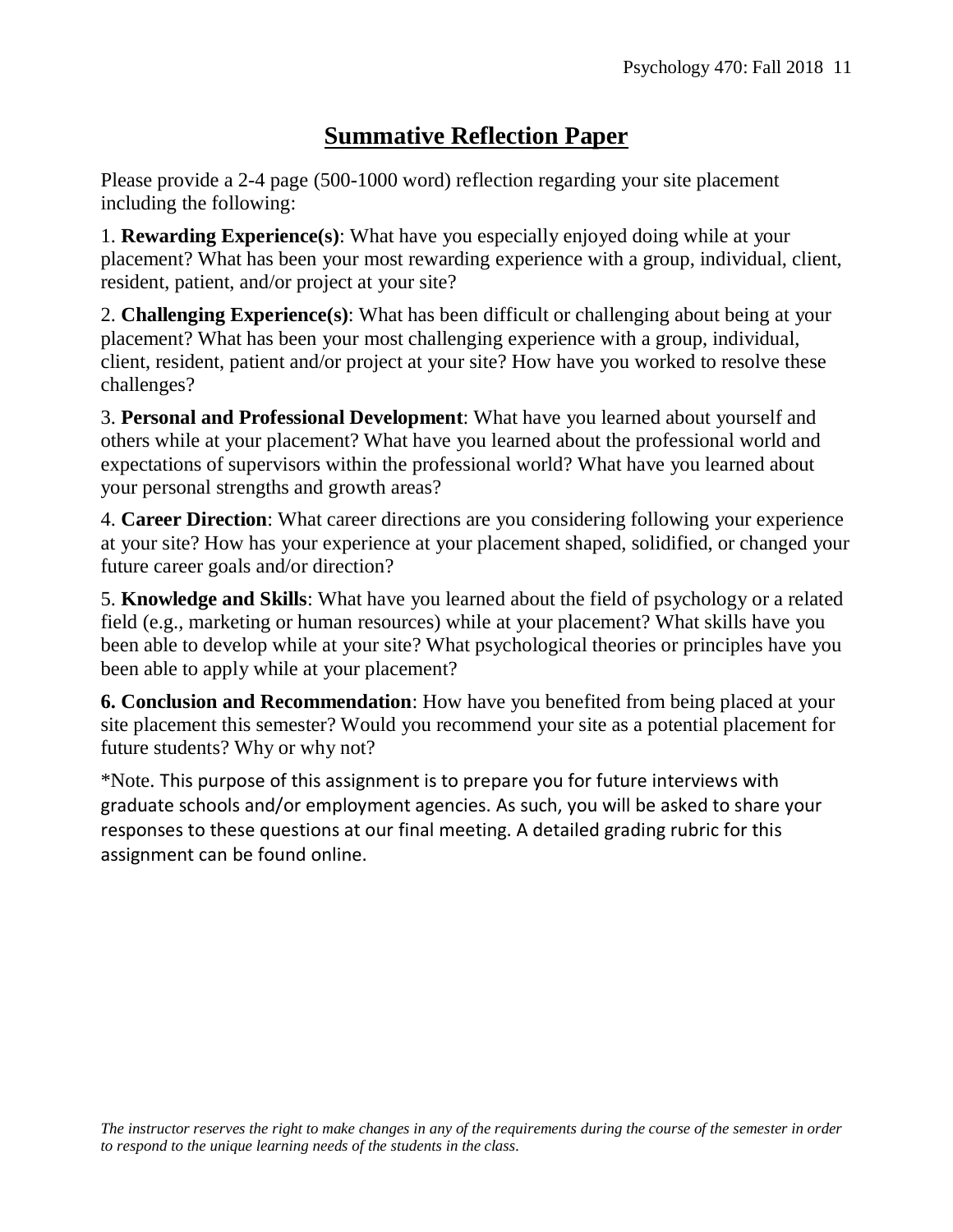٦

# PLNU forward

Г

**Point Loma Nazarene University Department of Undergraduate Psychology**

# **Undergraduate Fieldwork Studies in Psychology Agreement**

| STUDENT'S CONTACT INFORMATION (To be completed by the <i>student</i> )   |                     |               |               |           |  |
|--------------------------------------------------------------------------|---------------------|---------------|---------------|-----------|--|
| Student's Name:                                                          |                     |               |               |           |  |
| Student's Address:                                                       |                     |               |               |           |  |
|                                                                          |                     |               |               |           |  |
| <b>Student's Phone Number:</b>                                           |                     |               |               |           |  |
| <b>Student's Email Address:</b>                                          |                     |               |               |           |  |
| Student's Class Standing (please check one):                             |                     |               |               |           |  |
| $\Box$ Freshman                                                          | $\Box$ Sophomore    | $\Box$ Junior | $\Box$ Senior | $\Box$ 5+ |  |
| SUPERVISOR'S CONTACT INFORMATION (To be completed by the <i>agency</i> ) |                     |               |               |           |  |
| <b>Agency Name:</b>                                                      |                     |               |               |           |  |
| <b>Agency Address:</b>                                                   |                     |               |               |           |  |
|                                                                          |                     |               |               |           |  |
| Primary Supervisor's Name:                                               |                     |               |               |           |  |
| Primary Supervisor's Title:                                              |                     |               |               |           |  |
| Primary Supervisor's Phone Number:                                       |                     |               |               |           |  |
| Primary Supervisor's Email Address:                                      |                     |               |               |           |  |
| INSTRUCTOR'S CONTACT INFORMATION (To be completed by <i>instructor</i> ) |                     |               |               |           |  |
| Instructor's Name: Joel Sagawa, Ph.D.                                    |                     |               |               |           |  |
| Instructor's Address: Department of Psychology (Culbertson Hall)         |                     |               |               |           |  |
|                                                                          | 3900 Lomaland Drive |               |               |           |  |
| Instructor's Phone Number: 619-849-2381                                  | San Diego, Ca 92016 |               |               |           |  |
| Instructor's Email Address: jsagawa@pointloma.edu                        |                     |               |               |           |  |
|                                                                          |                     |               |               |           |  |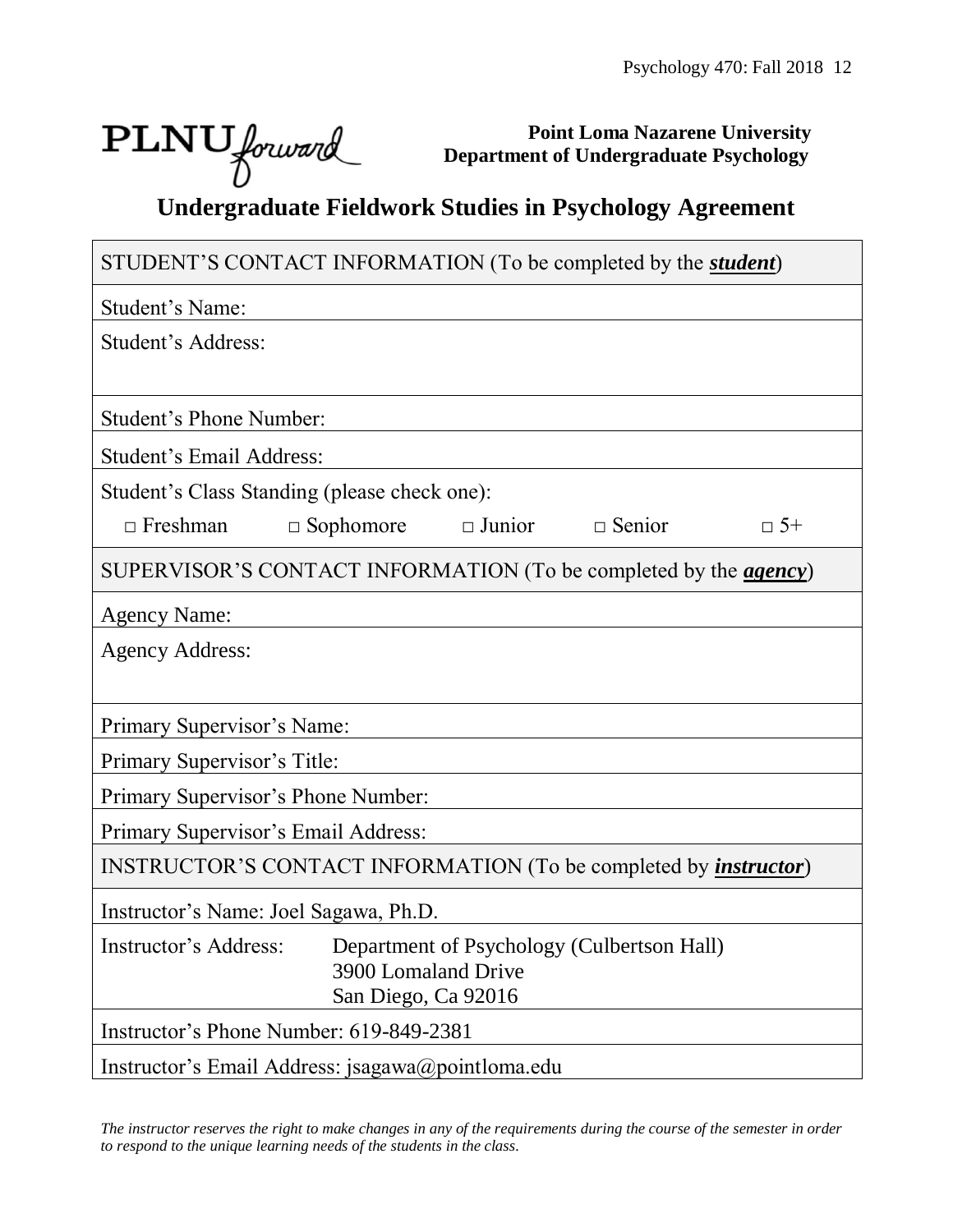| FIELDWORK HOURS (To be completed by the <i>student</i> )                                                                                                                                                                                                                                                                                                                                                                                    |                                      |            |  |  |  |
|---------------------------------------------------------------------------------------------------------------------------------------------------------------------------------------------------------------------------------------------------------------------------------------------------------------------------------------------------------------------------------------------------------------------------------------------|--------------------------------------|------------|--|--|--|
| Number of units (please check one):<br>$\Box$ 3 units (150 hours) $\Box$ 4 units (200 hours)                                                                                                                                                                                                                                                                                                                                                |                                      |            |  |  |  |
| <b>Agreed Upon Start Date:</b>                                                                                                                                                                                                                                                                                                                                                                                                              | <b>Agreed Upon End Date:</b>         |            |  |  |  |
| FIELDWORK DESCRIPTION (To be completed by the <i>agency</i> )                                                                                                                                                                                                                                                                                                                                                                               |                                      |            |  |  |  |
| Please list duties and learning experiences offered to the student by the agency:<br>(Agency may attach description of duties and learning experiences if desired)                                                                                                                                                                                                                                                                          |                                      |            |  |  |  |
| Please describe training opportunities offered to the student by the agency:<br>(Agency may attach description of training opportunities if desired)                                                                                                                                                                                                                                                                                        |                                      |            |  |  |  |
| When will training (if any) occur? Please select all that apply.<br>$\Box$ Sun<br>$\Box$ Mon<br>$\Box$ Tue<br>$\Box$ Not Applicable $\Box$ Other (please describe):                                                                                                                                                                                                                                                                         | $\Box$ Wed $\Box$ Thur<br>$\Box$ Fri | $\Box$ Sat |  |  |  |
| When will supervision (if any) occur? Please select all that apply.<br>$\Box$ Mon<br>$\Box$ Wed $\Box$ Thur<br>$\Box$ Sun<br>$\Box$ Tue<br>$\Box$ Fri<br>$\Box$ Sat<br>$\Box$ Not Applicable $\Box$ Other (please describe):                                                                                                                                                                                                                |                                      |            |  |  |  |
| SIGNATURES (To be signed by <i>agency supervisor, student</i> , and <i>instructor</i> )                                                                                                                                                                                                                                                                                                                                                     |                                      |            |  |  |  |
| We, the undersigned, accept the responsibilities outlined in this agreement. I, the student, have<br>read and understand that credit for this course is contingent upon meeting all requirements (e.g.,<br>assignments and evaluations) for this course as outlined in the syllabus in addition to performing<br>the work described above. Any deviation from what has been indicated above is to be worked out<br>by all parties involved. |                                      |            |  |  |  |
| Student's Signature:                                                                                                                                                                                                                                                                                                                                                                                                                        |                                      | Date:      |  |  |  |
| Agency Supervisor's Signature:                                                                                                                                                                                                                                                                                                                                                                                                              |                                      | Date:      |  |  |  |
| Instructor's Signature:                                                                                                                                                                                                                                                                                                                                                                                                                     |                                      | Date:      |  |  |  |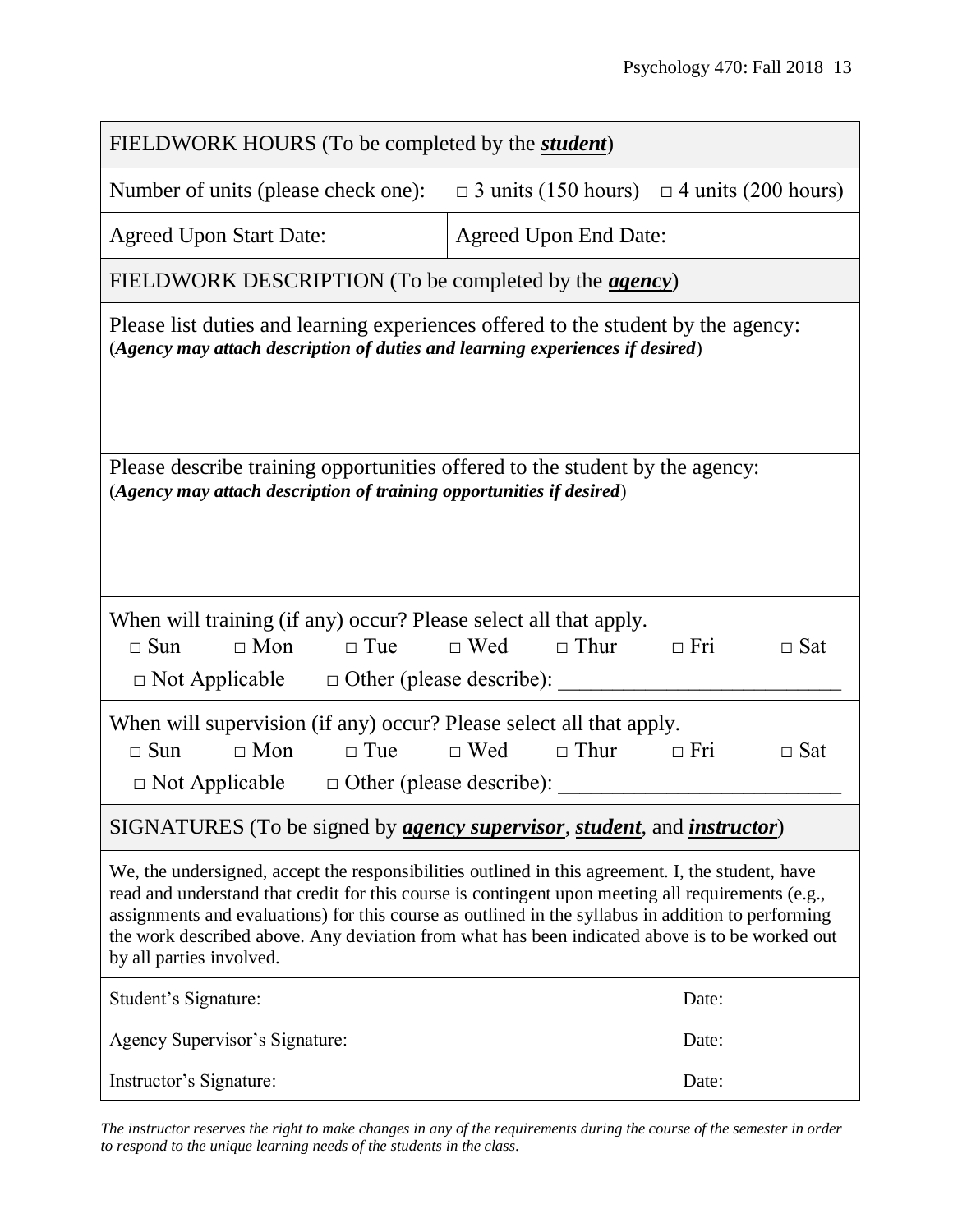٦

PLNU forward

**Point Loma Nazarene University Department of Undergraduate Psychology**

#### **Agency Evaluation of Student**

| <b>CONTACT INFORMATION:</b>                          |                                   |                                                                                                                                                                                                               |   |                       |
|------------------------------------------------------|-----------------------------------|---------------------------------------------------------------------------------------------------------------------------------------------------------------------------------------------------------------|---|-----------------------|
| Agency:                                              |                                   |                                                                                                                                                                                                               |   |                       |
| <b>Agency Supervisor:</b>                            |                                   |                                                                                                                                                                                                               |   |                       |
| Student:                                             |                                   |                                                                                                                                                                                                               |   |                       |
| <b>FIELDWORK HOURS:</b>                              |                                   |                                                                                                                                                                                                               |   |                       |
| <b>Placement Began:</b>                              |                                   | <b>Placement Ends:</b>                                                                                                                                                                                        |   |                       |
| Approximate Number of Hours Completed:               |                                   |                                                                                                                                                                                                               |   |                       |
| <b>RATING SCALE:</b>                                 |                                   |                                                                                                                                                                                                               |   |                       |
|                                                      |                                   | USING THE RATING SCALE BELOW, PLEASE EVALUTE THE STUDENT ASSIGNED TO<br>YOUR PROGRAM IN TERMS OF THE FOLLOWING CRITERIA. ENTER N/A IF YOU DID<br>NOT HAVE THE CHANCE TO OBSERVE STUDENT IN A PARTICULAR AREA. |   |                       |
| <b>VERY POOR</b>                                     | 2                                 | 3<br><b>AVERAGE</b>                                                                                                                                                                                           | 4 | 5<br><b>EXCELLENT</b> |
| <b>GENERAL CHARACTERISTICS:</b>                      |                                   |                                                                                                                                                                                                               |   | <b>RATING</b>         |
| Personal appearance<br>1.                            |                                   |                                                                                                                                                                                                               |   |                       |
| <b>Emotional maturity</b><br>2.                      |                                   |                                                                                                                                                                                                               |   |                       |
| Reliability and responsibility<br>3.                 |                                   |                                                                                                                                                                                                               |   |                       |
| Initiative and resourcefulness<br>4.                 |                                   |                                                                                                                                                                                                               |   |                       |
| Interest and enthusiasm<br>5.                        |                                   |                                                                                                                                                                                                               |   |                       |
| Ability to get along and work well with others<br>6. |                                   |                                                                                                                                                                                                               |   |                       |
| 7.                                                   | Ability to communicate orally     |                                                                                                                                                                                                               |   |                       |
| 8.                                                   |                                   |                                                                                                                                                                                                               |   |                       |
|                                                      | Ability to communicate in writing |                                                                                                                                                                                                               |   |                       |
| 9.                                                   |                                   | Organization of time to meet the needs of the agency                                                                                                                                                          |   |                       |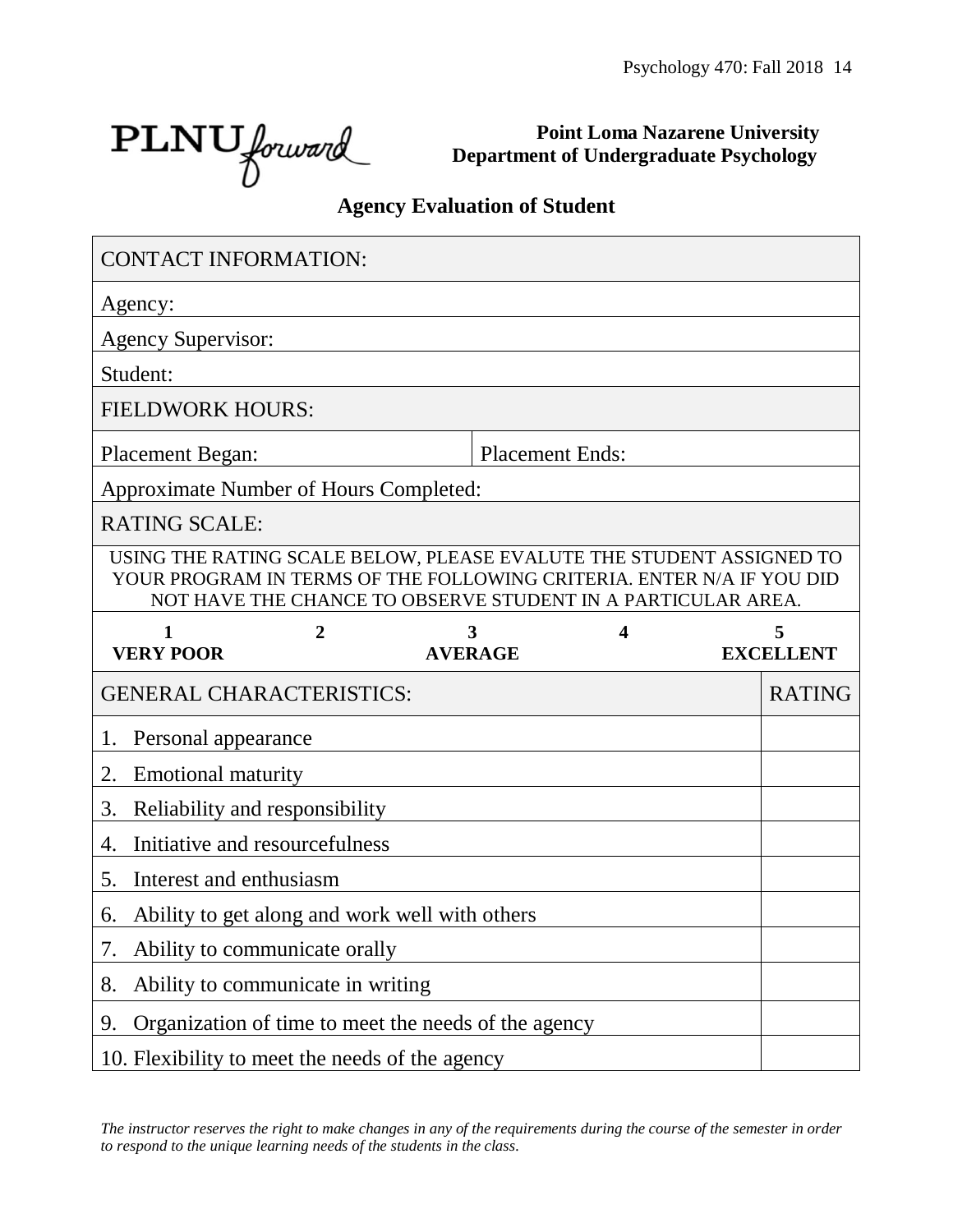| PROFESSIONAL COMPETENCE                                                                                                                                              |            | <b>RATING</b> |  |  |
|----------------------------------------------------------------------------------------------------------------------------------------------------------------------|------------|---------------|--|--|
| Active listening skills<br>1.                                                                                                                                        |            |               |  |  |
| Ability to establish rapport with others<br>2.                                                                                                                       |            |               |  |  |
| 3.<br>Ability to express care, empathy, genuineness, and warmth                                                                                                      |            |               |  |  |
| Awareness of professional ethics and ethical decision making<br>4.                                                                                                   |            |               |  |  |
| 5.<br>Ability to maintain appropriate boundaries                                                                                                                     |            |               |  |  |
| Awareness of own strengths and weaknesses<br>6.                                                                                                                      |            |               |  |  |
| 7.<br>Ability to relate non-defensively when receiving feedback                                                                                                      |            |               |  |  |
| Ability to implement feedback received from supervisor<br>8.                                                                                                         |            |               |  |  |
| Recognizes problems and reports them to supervisor<br>9.                                                                                                             |            |               |  |  |
| 10. Ability to facilitate group activities                                                                                                                           |            |               |  |  |
| <b>GLOBAL ASSESSMENT</b>                                                                                                                                             |            |               |  |  |
| Please list one or two highly positive attributes of this student:<br>(Agency may attach description of positive attributes if desired)                              |            |               |  |  |
|                                                                                                                                                                      |            |               |  |  |
| Please list one or two areas where the student could improve or grow:<br>(Agency may attach description of growth areas if desired)                                  |            |               |  |  |
|                                                                                                                                                                      |            |               |  |  |
| Are there any personality issues that need to be addressed as<br>this student prepares for professional work? If yes, please<br>describe with an attached statement. | $\Box$ Yes | $\Box$ No     |  |  |
| <b>SIGNATURES</b>                                                                                                                                                    |            |               |  |  |
| Signature of Supervisor:<br>Date:                                                                                                                                    |            |               |  |  |
| Signature of Student:                                                                                                                                                | Date:      |               |  |  |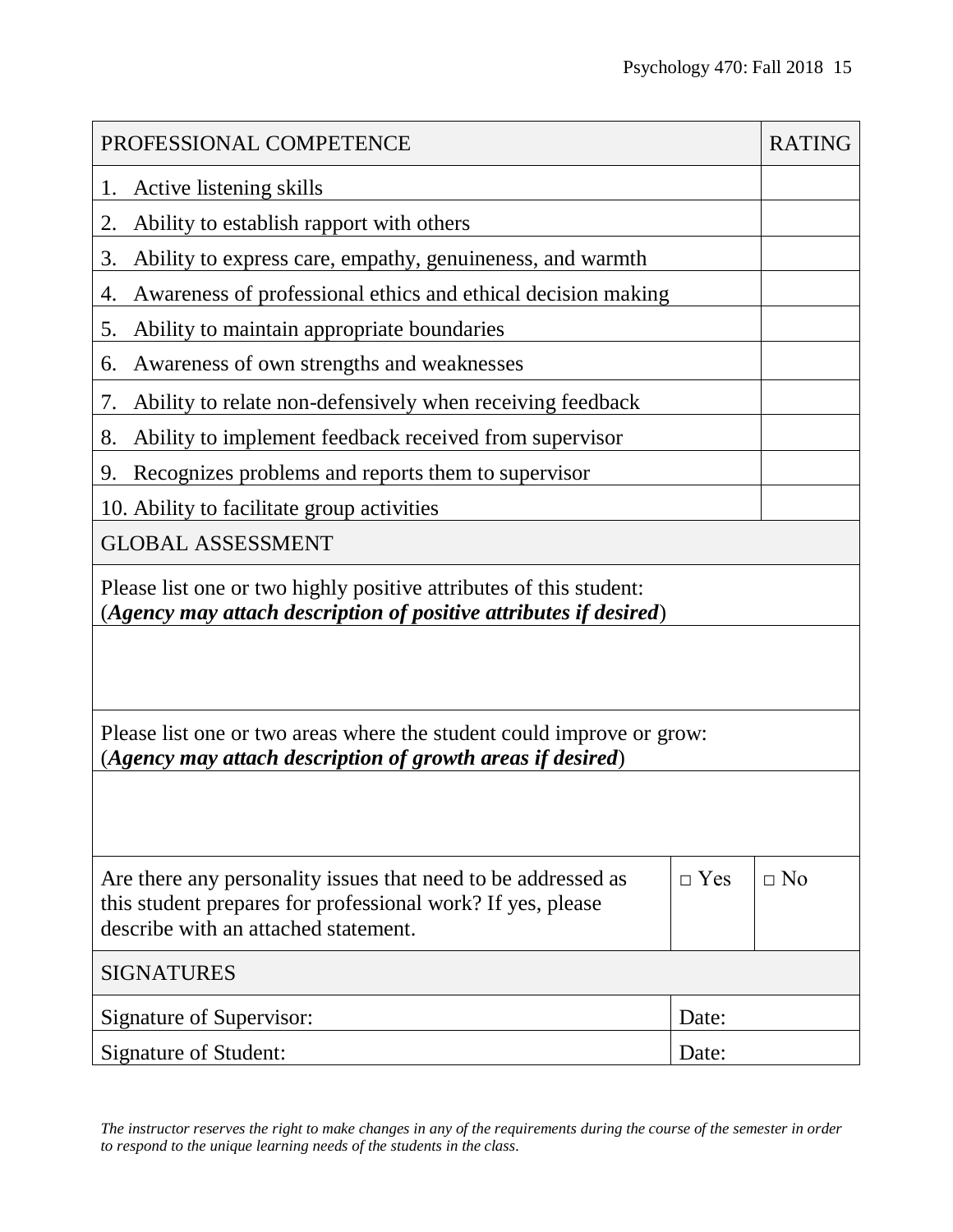┑

PLNU forward

Г

**Point Loma Nazarene University Department of Undergraduate Psychology**

## **Student Evaluation of Agency**

| <b>CONTACT INFORMATION:</b>                    |   |                                                                         |                        |                                                                                                                               |
|------------------------------------------------|---|-------------------------------------------------------------------------|------------------------|-------------------------------------------------------------------------------------------------------------------------------|
| Student:                                       |   |                                                                         |                        |                                                                                                                               |
| Agency:                                        |   |                                                                         |                        |                                                                                                                               |
| <b>Agency Supervisor:</b>                      |   |                                                                         |                        |                                                                                                                               |
| <b>FIELDWORK HOURS:</b>                        |   |                                                                         |                        |                                                                                                                               |
| <b>Placement Began:</b>                        |   |                                                                         | <b>Placement Ends:</b> |                                                                                                                               |
| <b>Total Number of Hours Completed:</b>        |   |                                                                         |                        |                                                                                                                               |
| <b>RATING SCALE:</b>                           |   |                                                                         |                        |                                                                                                                               |
|                                                |   | APPICABLE TO YOUR PRACTICUM EXPERIENCE.                                 |                        | USING THE RATING SCALE BELOW, PLEASE EVALUATE YOUR PRACTIUM<br>PLACEMENT IN TERMS OF THE FOLLOWING CRITERIA. ENTER N/A IF NOT |
| $\mathbf{1}$<br><b>VERY POOR</b>               | 2 | 3<br><b>AVERAGE</b>                                                     | 4                      | 5<br><b>EXCELLENT</b>                                                                                                         |
|                                                |   |                                                                         |                        |                                                                                                                               |
| <b>GLOBAL ASSESSMENT RATINGS</b>               |   |                                                                         |                        | <b>RATING</b>                                                                                                                 |
| Quality of supervision.<br>1.                  |   |                                                                         |                        |                                                                                                                               |
| Frequency of supervision.<br>2.                |   |                                                                         |                        |                                                                                                                               |
| 3.                                             |   | Opportunities to apply theoretical knowledge of psychology.             |                        |                                                                                                                               |
| 4.                                             |   | Opportunities to practice skills relevant to the field of psychology.   |                        |                                                                                                                               |
| 5.                                             |   | Opportunities to learn about the ethics of applied psychological work.  |                        |                                                                                                                               |
| 6.                                             |   | Opportunities to learn about individuals suffering from mental illness. |                        |                                                                                                                               |
| 7.                                             |   | Helpfulness and support provided by professional staff.                 |                        |                                                                                                                               |
| 8.<br>augmenting your future career direction. |   | Helpfulness of your practicum placement in solidifying, clarifying, or  |                        |                                                                                                                               |
| 9.                                             |   | Relevance of practicum placement to your interests in psychology.       |                        |                                                                                                                               |